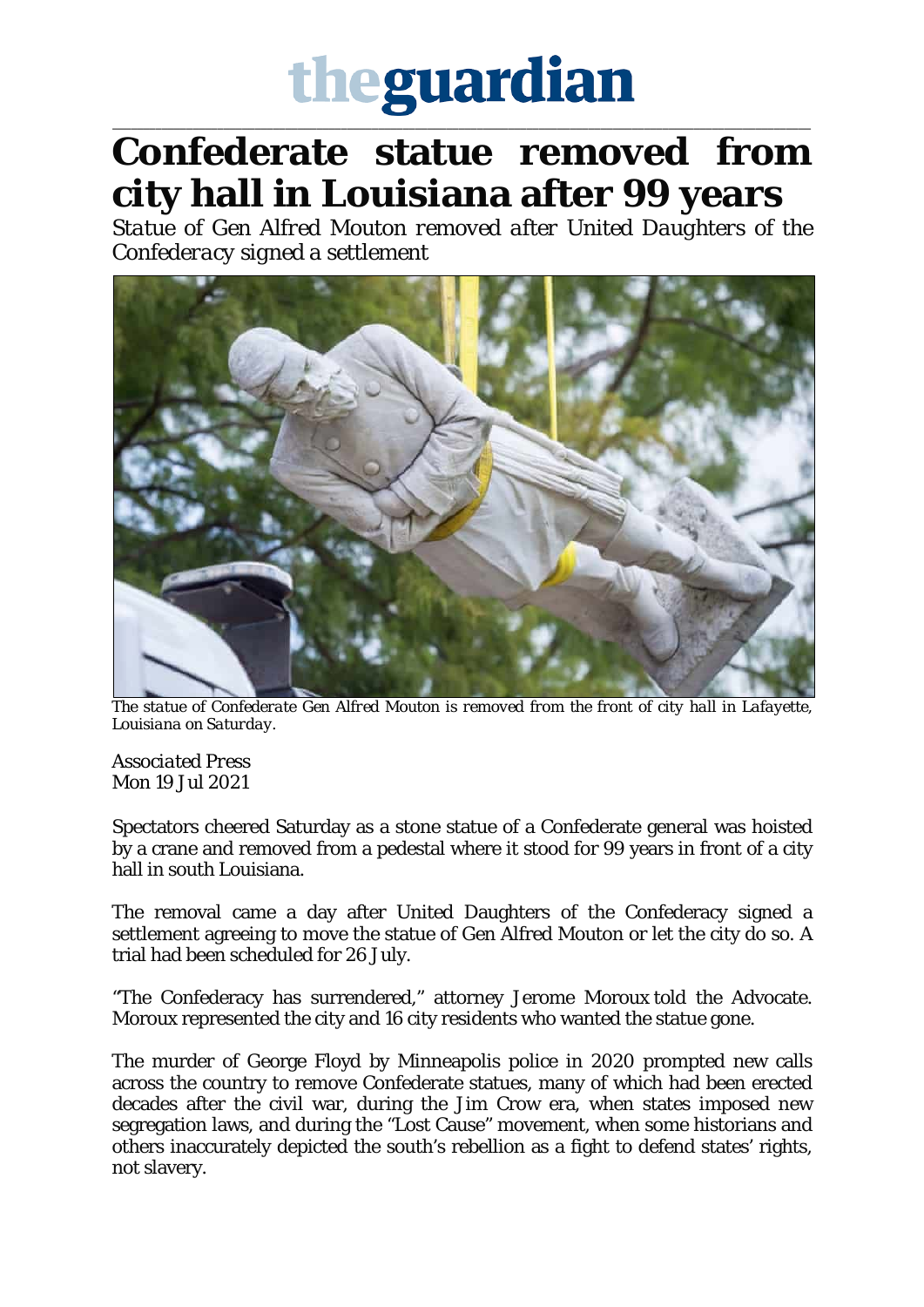Mouton, whose full name was Jean-Jacques-Alfred-Alexandre Mouton, was a slave owner and son of a former Louisiana governor. He died leading a cavalry charge in the civil war battle of Mansfield.



*The statue of Confederate Gen Alfred Mouton is removed on Saturday.*

"It's been 99 years right now, and that's way too long for that to have remained in place," Fred Prejean, president of Move the Mindset, a group created to pushed for the statue's removal, the Advertiser reported.

In 1980, outgoing Mayor Kenny Bowen wanted to move the statue to what was then the new Lafayette city hall. Although United Daughters of the Confederacy gave the statue to the city in 1922, the group fought the move, partly because Mouton's father once had owned the statue's site.

The group delayed the move until Dud Lastrapes took office, then got a permanent court order forbidding any move unless it was needed for road work or the land was sold, the Advertiser has reported.

Residents asked the city in 2016, during a national movement to remove Confederate statues, to get Mouton's away from city hall. But, after the United Daughters threatened a lawsuit, the City-Parish Council backed down.

That prompted the creation of Move the Mindset and other groups to raise awareness about the statue's Jim Crow-era history, the treatment of Black people during that period and the negative implications of having a Confederate statue at an entrance to Lafayette's downtown.